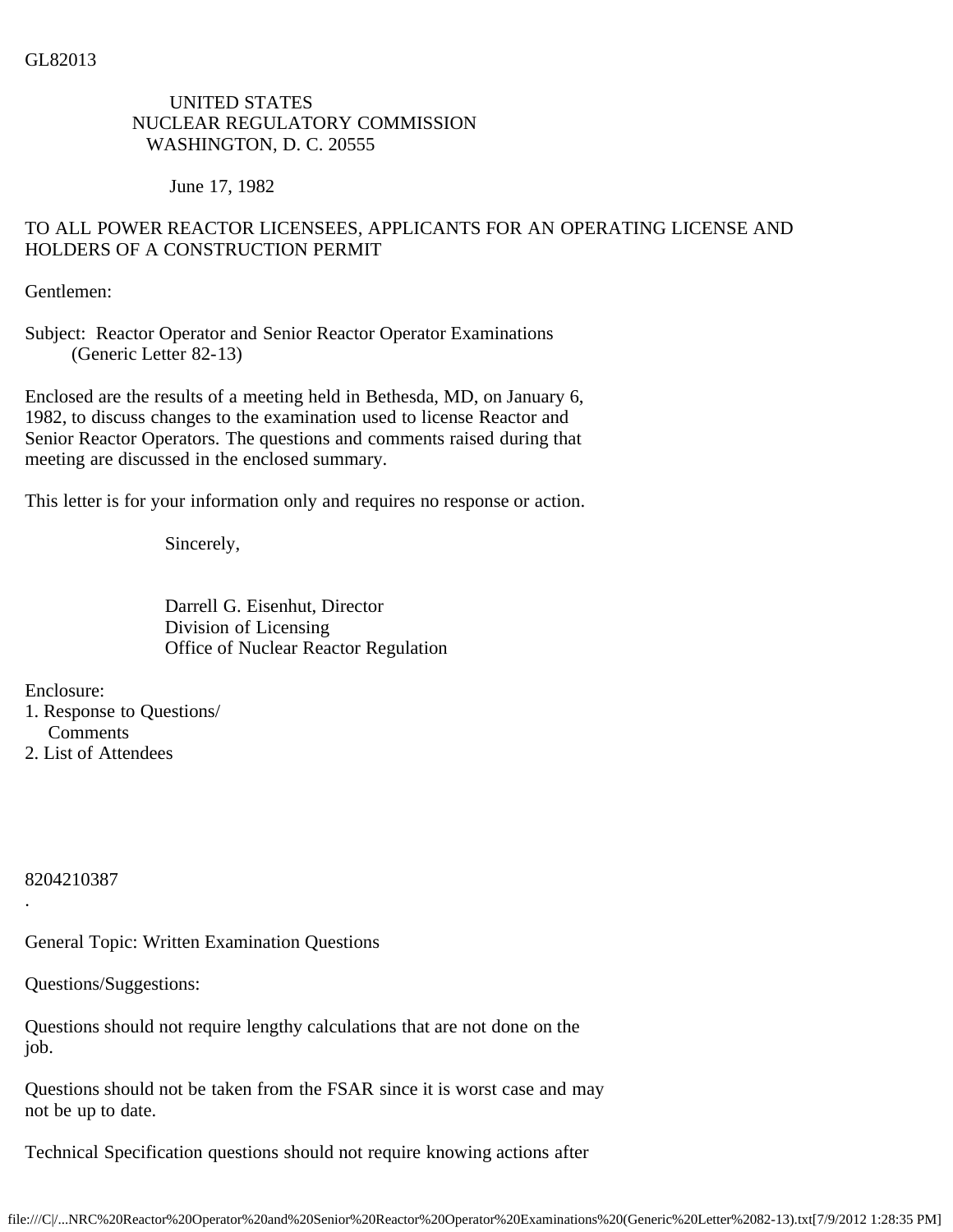one hour since the SRO can look these up.

More short answer or multiple choice questions should be used.

Health Physics questions should concentrate on operating information not time-distance-shielding type questions.

Mitigating core damage should be included in exams.

RO Exams should not include Tech Specs or Emergency Plan since these are not her responsibility.

If new topics are to be included in the exams, the utilities should be notified. In addition to submitting good questions, utilities should be able to identify questions they feel are bad.

#### Response:

As indicated in the January 6 meeting, emphasis in the exam will be on operational information. To ensure that exam questions are in line with the guidelines given to you, we are reviewing the questions and deleting or modifying ones that do not comply. As discussed in the exam consistency topic, we are developing a computerized bank of exam questions. When fully developed and reviewed, we will make this bank available to the public. We encourage submission of questions for the bank and comments on questions that you feel are not valid. In this effort we are eliminating the Health Physics questions that are not generally the responsibility of the RO or SRO, and arranging that Tech Spec questions concentrate on understanding of the bases, general knowledge of what actions are required immediately (within one hour) and why, and what systems have tech spec limits and why. In the operational exam the candidate's ability to find and use the tech specs will be examined. Question content may still include calculations to determine the candidate's understanding of the principles involved in nuclear plant operation, but calculations for the sake of calculations will be avoided.

We are investigating short answer and multiple choice question formats and have used both in exams that have been given. We will not, however, shift entirely to this format until we have assured that the questions present a fair opportunity for the candidate to show his or her knowledge and we have notified the industry that we will be changing exam style.

We are continually developing new questions from the training material provided. We will continue to use the FSAR as a source of information, but we recognize its limitations. As always, out of date information should be pointed out in the exam critique so that questions and answers can be updated. We hope in the near future to develop a regular information letter to inform the public of new areas of interest in the exam.

General Topic: Examination Administration

Questions/Suggestions:

.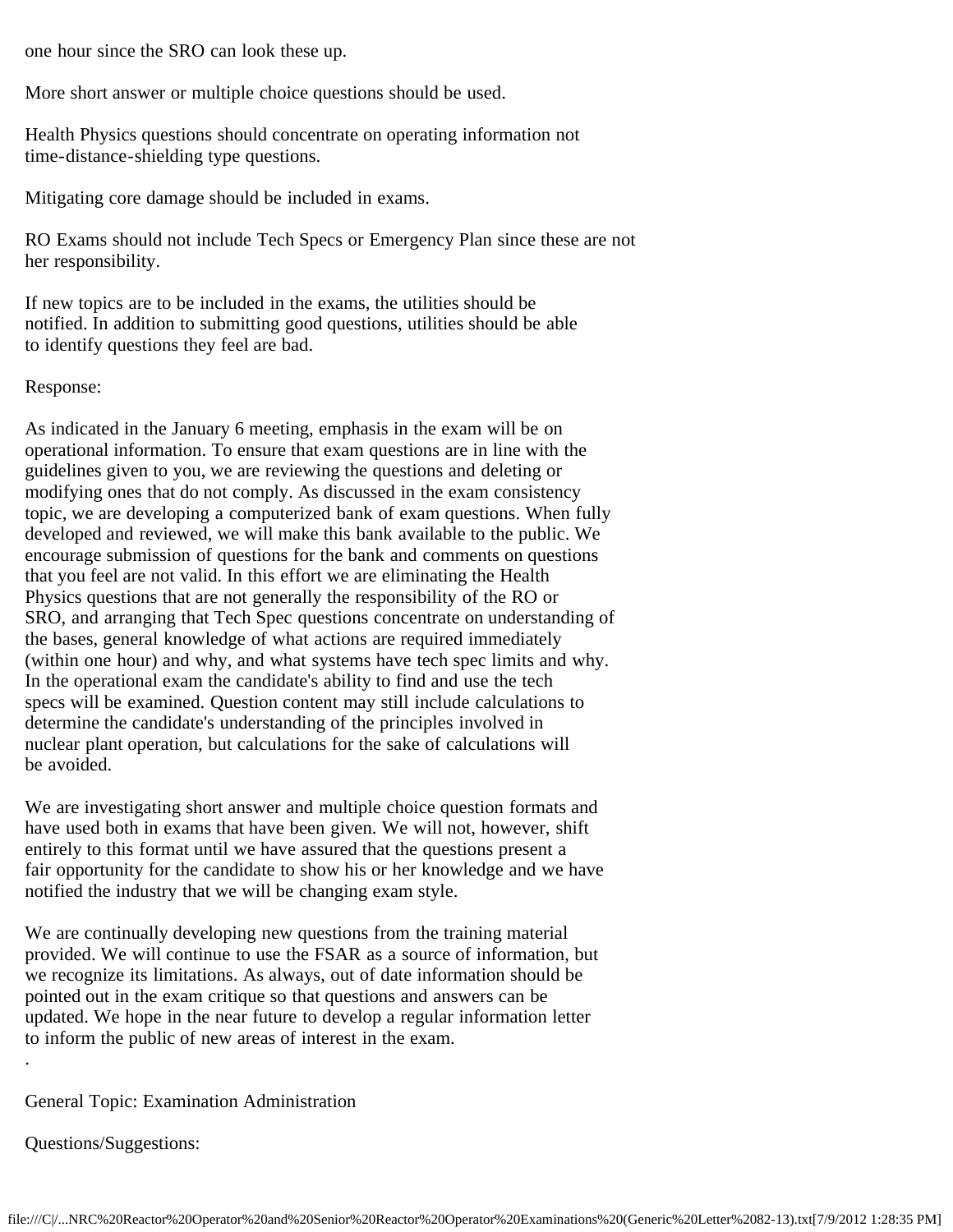What responsibilities/authority do proctors, especially when it is the Resident Inspector, have?

Will questions be made available to allow trainers to know what areas should be covered?

The exam should be open book, allowing access to the materials the operator would have in the control room (i.e., Tech Specs).

Will NRC guidance be updated to reflect the new exam format?

What options are open for taking the written exam? AM/PM sessions? One sitting? And what options for splitting sections are available if a split period used?

Reducing the number of questions (time) increases the importance of each question.

Formula/Equation sheet should be standardized.

Can the utilities get copies of questions submitted by other utilities?

NRC should recommend a list of standard texts.

A firm date for implementing the new format should be set.

Reporting results should be standardized. Some people get summary sheets, some don't know results until licenses or denials arrive. Results should be in faster.

Why not leave a copy of the exam after it has been taken?

Can the utilities get a copy of the exam in advance to allow for a thorough review.

Why establish a time limit? The exam should find out what you know, not how fast you can write.

Why not use qualified industry people to administer exams at other facilities?

Better guidance is needed on what will be covered in the exam and better information on grading criteria and granting waivers should be available. There is no way to check on the results of oral exams.

Are machine prepared, machine graded exams possible? Probable?

Better clarification of the March 28, 1980 letter on qualifications is needed.

## Response:

.

Your concerns fall into several areas. First, the exam may be taken either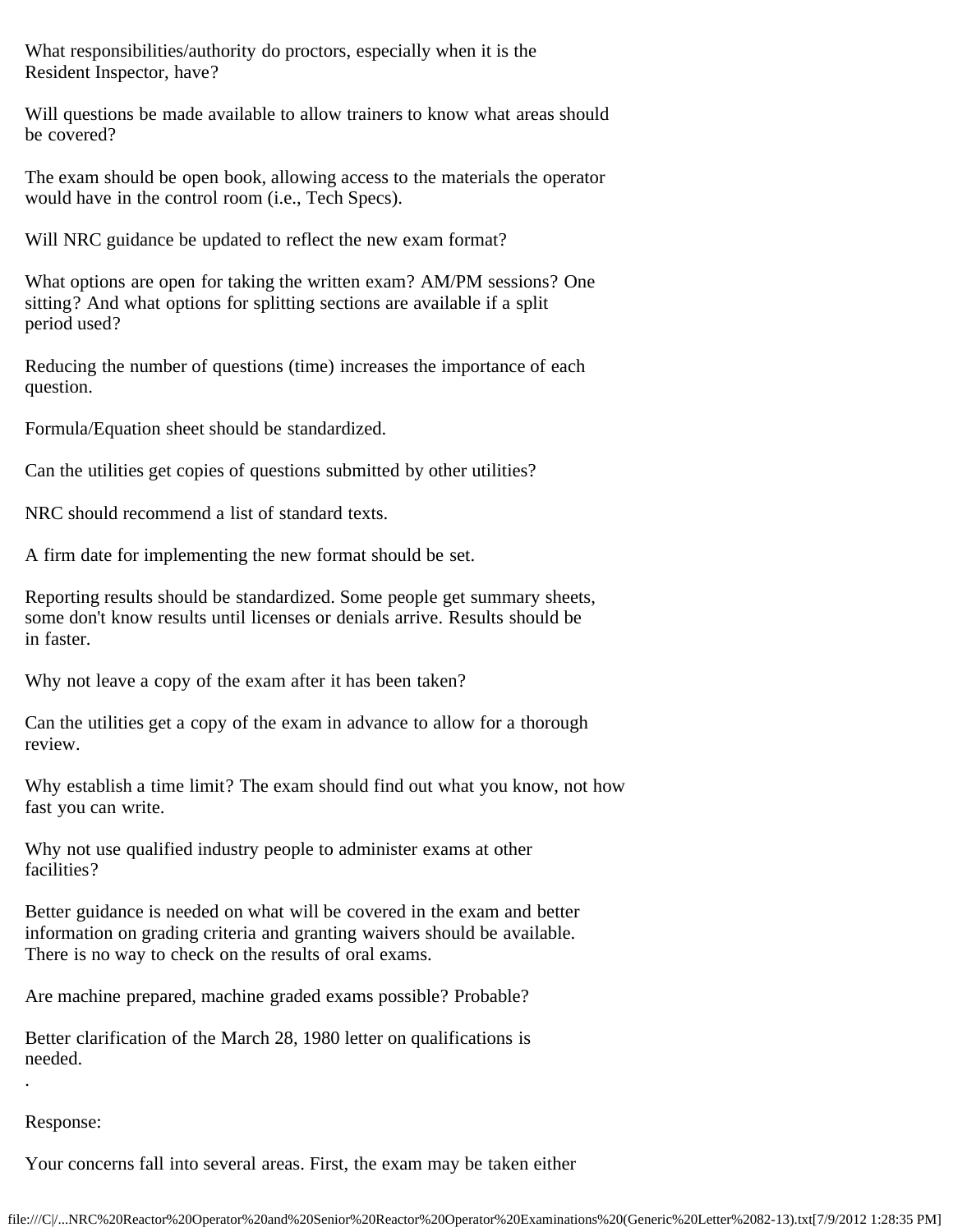at one sitting or broken into two parts. The utility has the option, but all candidates must take the exam the same way. The exam will be given, as indicated, section 1, 2, and 3 or 6, 7, and 8 in the first three hours and 4, 5, or 9, 10 in the second three hours if a split sitting is elected. The examiners or proctors have the authority to allow individual breaks during the exam, but the exam must still be finished within the allowed time. The examiner or proctor will keep track of elapsed time.

Second, only examiners are authorized to modify an exam. Proctors, even resident inspectors, are not authorized to make changes. Proposed changes should immediately be called to the attention of the assigned chief examiner.

Third, as discussed in the exam questions topic, we are reviewing the questions, investigating multiple choice and short answer questions to allow more areas to be covered in the limited amount of time, however, a time limit will remain. We are investigating machine generated/machine graded formats but have no immediate plans for implementing such a system. Before a change like that will be adopted, the approach will be validated and your comments solicited prior to any action being taken. Once fully developed, we will consider making the questions contained in the exam question bank available to assist you in your training program and in keeping the questions current.

Fourth, we do not intend to go to an open book exam. We are working to ensure that the written exam tests for information that the candidate should know without aids and the operational exam tests his ability to use aids such as procedures and Tech Specs.

Fifth, we are in the process of developing updated guidance on exam content, objective and subjective grading criteria, exam administration and application content. We will not endorse a set of reference texts. This guidance, coupled with greater accessibility of exam questions, should improve information available on what the exam will cover. Any texts that suitably cover the material are acceptable.

Sixth, we are implementing a system to allow automatic, computer-aided tracking of applications and exam results. Our goal is to have all results reported to the individuals and utilities within two months of completion of the examination. As more examiners are certified this goal will be reviewed to see if we can reduce it even further. You can assist us by refraining from calling for results or submitting FOIA requests until after the two months have passed. Exam results are not final until all portions of the exam have been completed and internal audits for consistency and fairness are done. At that point, exam summary sheets will be sent to the utility, and licenses or denials and a copy of the written exam will be sent to the individual.

Finally, almost all old format reexaminations have been completed and sufficient experience has been gained in preparing new format exams. Therefore, only new format exams will be given for examinations scheduled after July 1, 1982.

.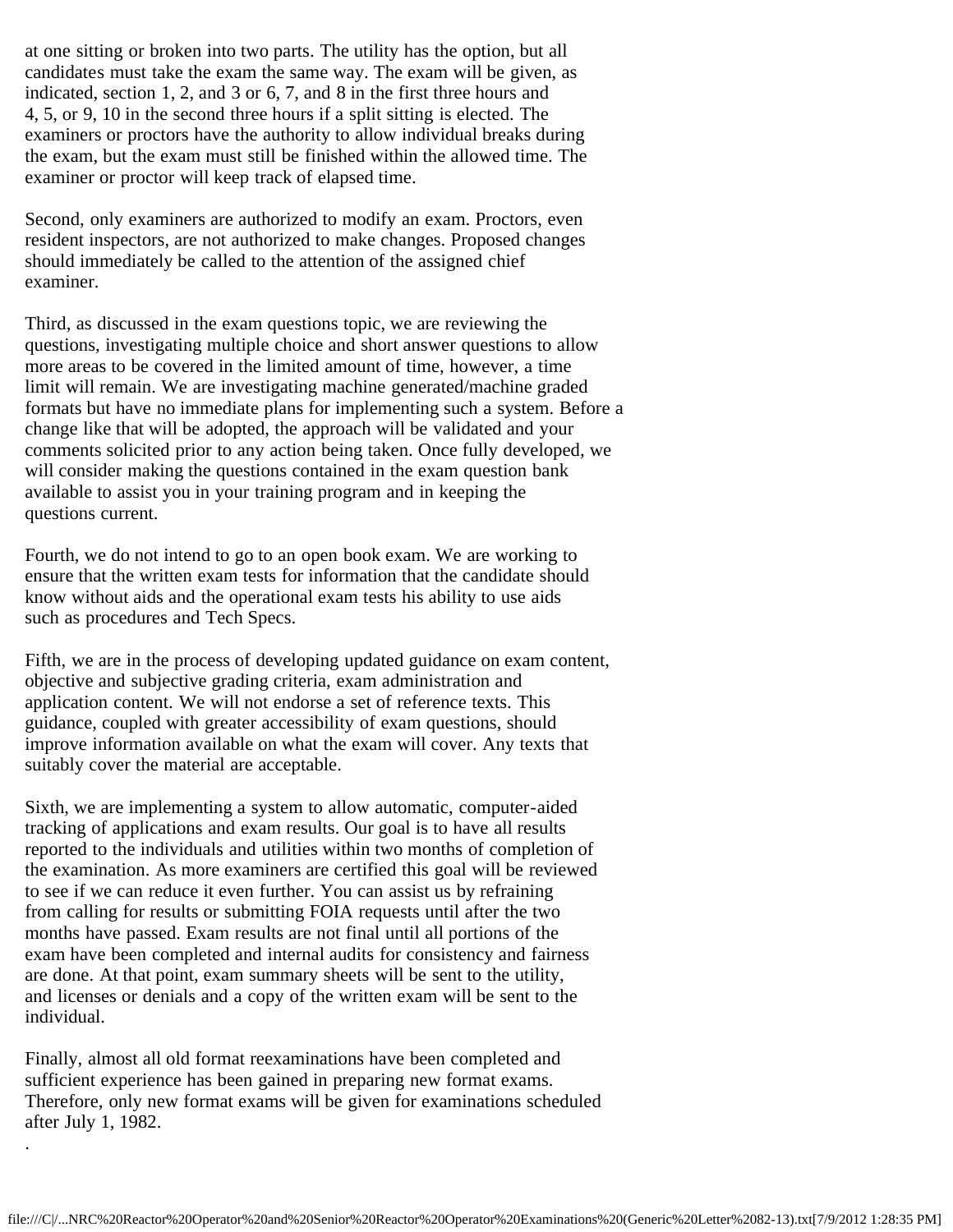General Topic: Examination Consistency

Questions/Suggestions:

Some examiners lack the knowledge and training necessary to give oral exams. They use poor methods and intimidate the candidates.

Some examiners are too academically oriented. There are large inconsistencies between examiners. You almost have to know who is preparing your exam so you can prepare the candidates in the proper areas.

Some examiners will not accept an operating method that differs from a "cookbook" method even though the alternate method may be equally acceptable. Therefore, correct answers are marked wrong.

There are no standards for required level of knowledge for oral exams. Therefore, the depth required varies between examiners.

Response:

As discussed in other sections, we are working on guidelines for exam content and developing a question bank of valid questions. Since these will include plant specific, as well as generic questions, the operating philosophy of each facility can be reflected in their exam questions.

For oral exams we are preparing guidelines for the examiners. Appropriate portions will be made publicly available.

We have also established a training and certification program for contract, examiners. This will ensure that a minimum competence has been obtained prior to conducting exams. To ensure competence and consistency, all examiners, NRC and contractors, will be audited periodically by the OLB Section Leader. We are sensitive to the issue of competency and consistency because we are actively transferring examiner functions to the Regional Offices. Any specific feedback from an examination is welcome and will be kept confidential. .

General Topic: Simulator Exams

Questions/Suggestions:

Plant specific simulators should be mandated by NRC.

What are NRC's future plans for simulator exams? More guidance is needed on what will be covered in simulator exams, especially for non-plant-specific simulators.

Response:

A Commission Paper has been prepared recommending that the requirement for non-plant-specific simulator exams be removed. We have studies underway to develop valid operational exams, including simulator exams. At this time we feel that dynamic transient operation is an important aspect of the exam but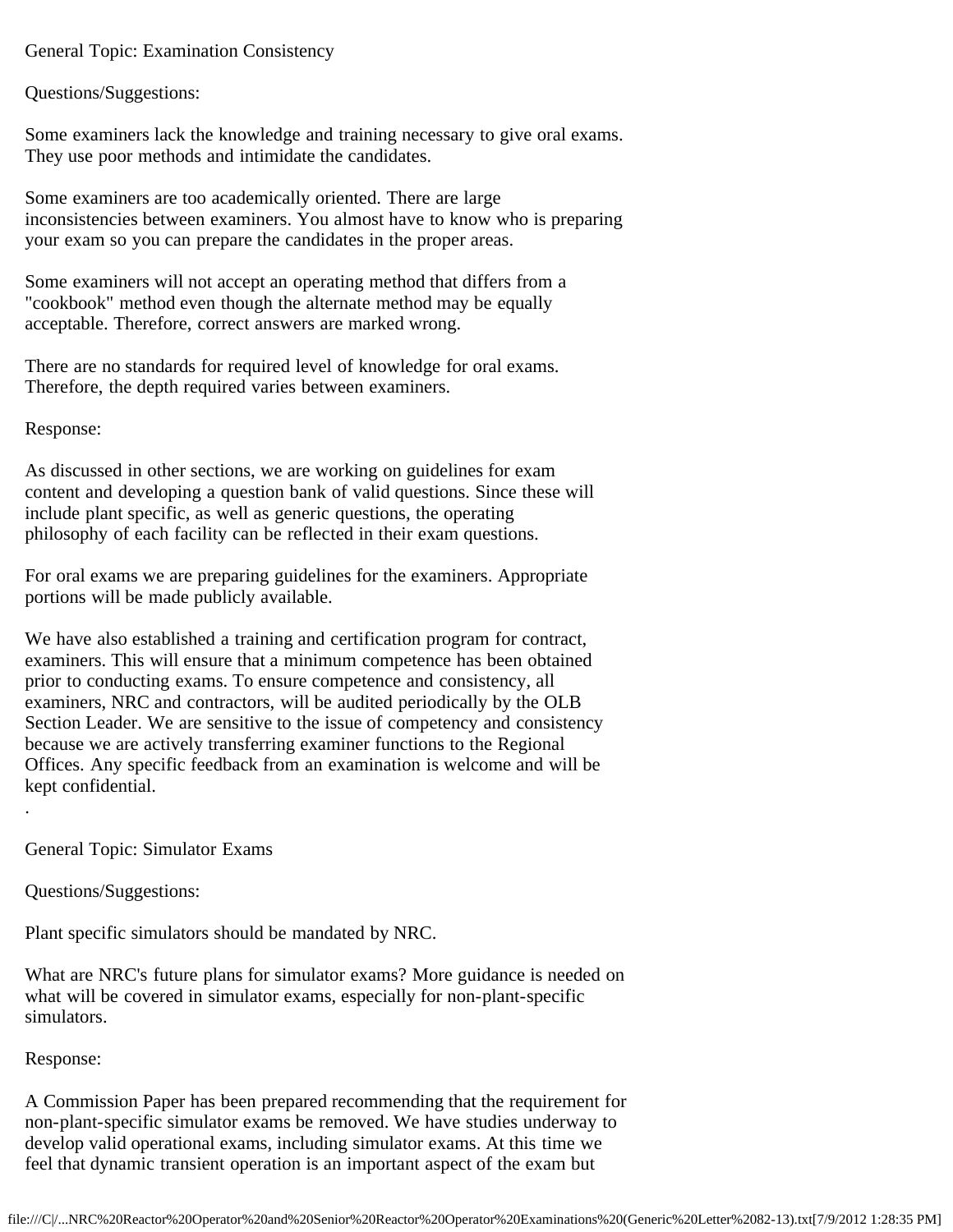that the limitations imposed by non-plant-specific simulators and the scheduling problem encountered reduce the effectiveness of the exam and do not justify the resources required. Therefore, we are considering returning to the old exam method of performing power transients, startups and shutdowns on those facilities that do not have a plant specific simulator available. Any change in the exam will be discussed before it is implemented. Until the need for operating tests on the facility or other testing methods being studied by the staff are validated, the operating examination will continue to follow the existing guidelines in NUREG 0094. Therefore, there is a continued need for simulator training to comply with the guidance in NUREG 0094. The Commission has not acted on the staff recommendation at this time. The Commission paper does not include any requirements for actual plant operations at this time.

As discussed under the exam administration topic, we are developing guidelines for simulator exams. We are also modifying the operational exam summary sheet to facilitate the simulator exam and to ensure that areas examined at, the simulator are not duplicated in the plant walk-through.

Miscellaneous Question:

Where are guidelines for medical applications?

Response:

Basic requirements are in Part 55. Amplifying guidance in Regulatory Guide 1.134 which endorses ANSI/ANS 546.

Suggestion:

Fallback to RO on instant SRO failure isn't worth, much since engineers or supervisors aren't in the union and cannot perform RO duties.

Response:

We agree that fallback has little value. When a candidate is certified to need an SRO license to perform his or her duties, we don't see how having an RO will help. Under the new format exam, this problem should disappear.

Suggestion:

.

NRC should put certification of training instructors on high priority since this could have a real impact on training.

## Response:

We agree entirely. Our highest priority, as always, is licensing new operators. As more examiners are more examiners are trained and certified, we will be pursuing the area of instructor certification more vigorously. All Operating License applicants are required to have certified instructors prior to fuel load and we have certified instructors at several operating plants. We are monitoring the INPO work on training program accreditation and are investigating means to certify vendor and consultant instructors